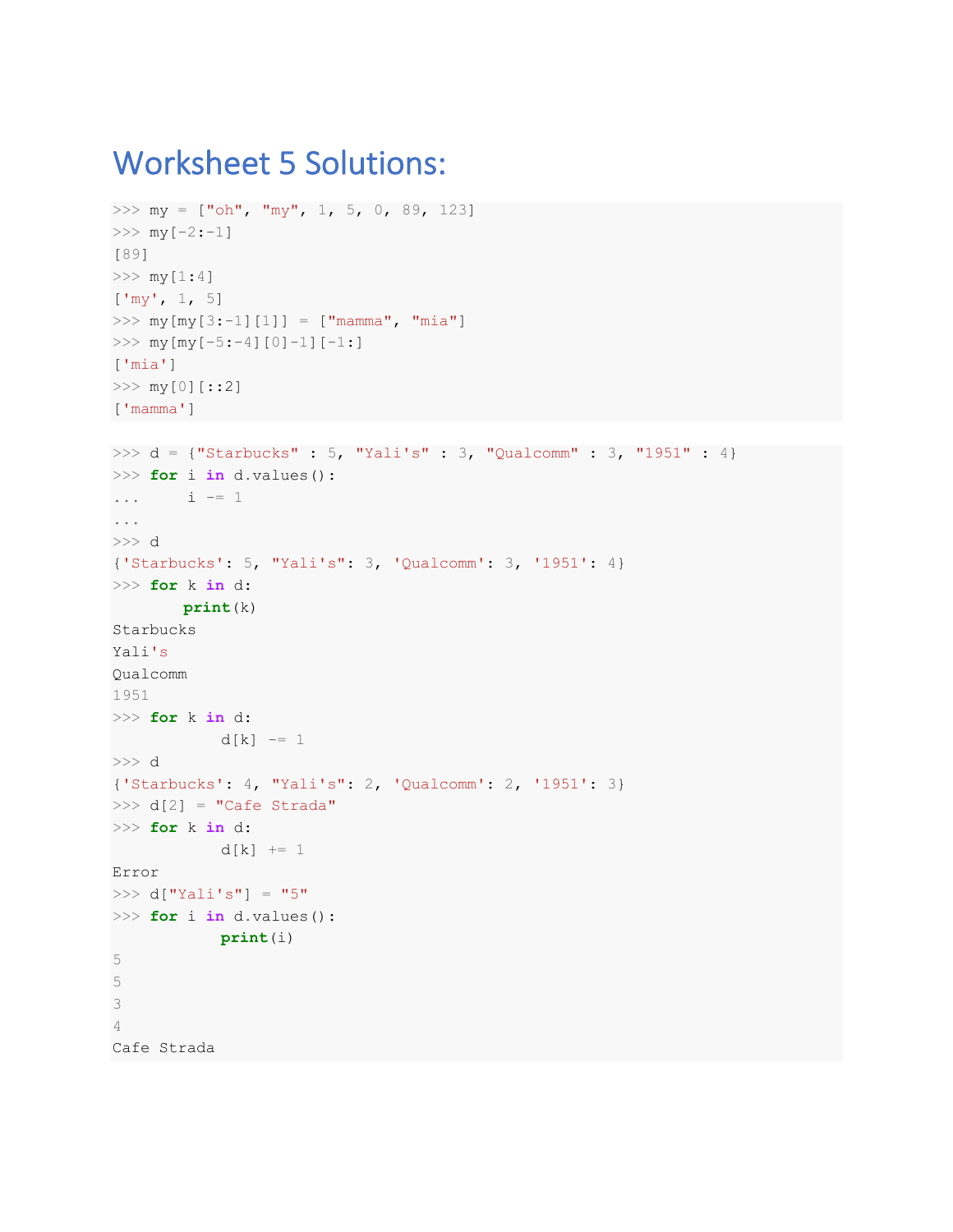```
def switcheroo(d):
         """Switch all the keys and values in a dictionary. Assume all values 
are 
                 immutable. Return a new dictionary.
          >>> d = {"a" : 1, "b" : 2, "c" : 3}
          >>> new_d = switcheroo(d)
         >>> new_d
         {1 : "a", 2 : "b", 3 : "c"}
          >>> empty = {}
          >>> new_empty = switcheroo(empty)
          >>> new_empty
          {}
         \overline{u} \overline{u} \overline{u} new_d = {}
    keys, values = list(d.keys()), list(d.values())
     for i in range(len(keys)):
                 new_d[values[i]] = keys[i]
     return new_d
```